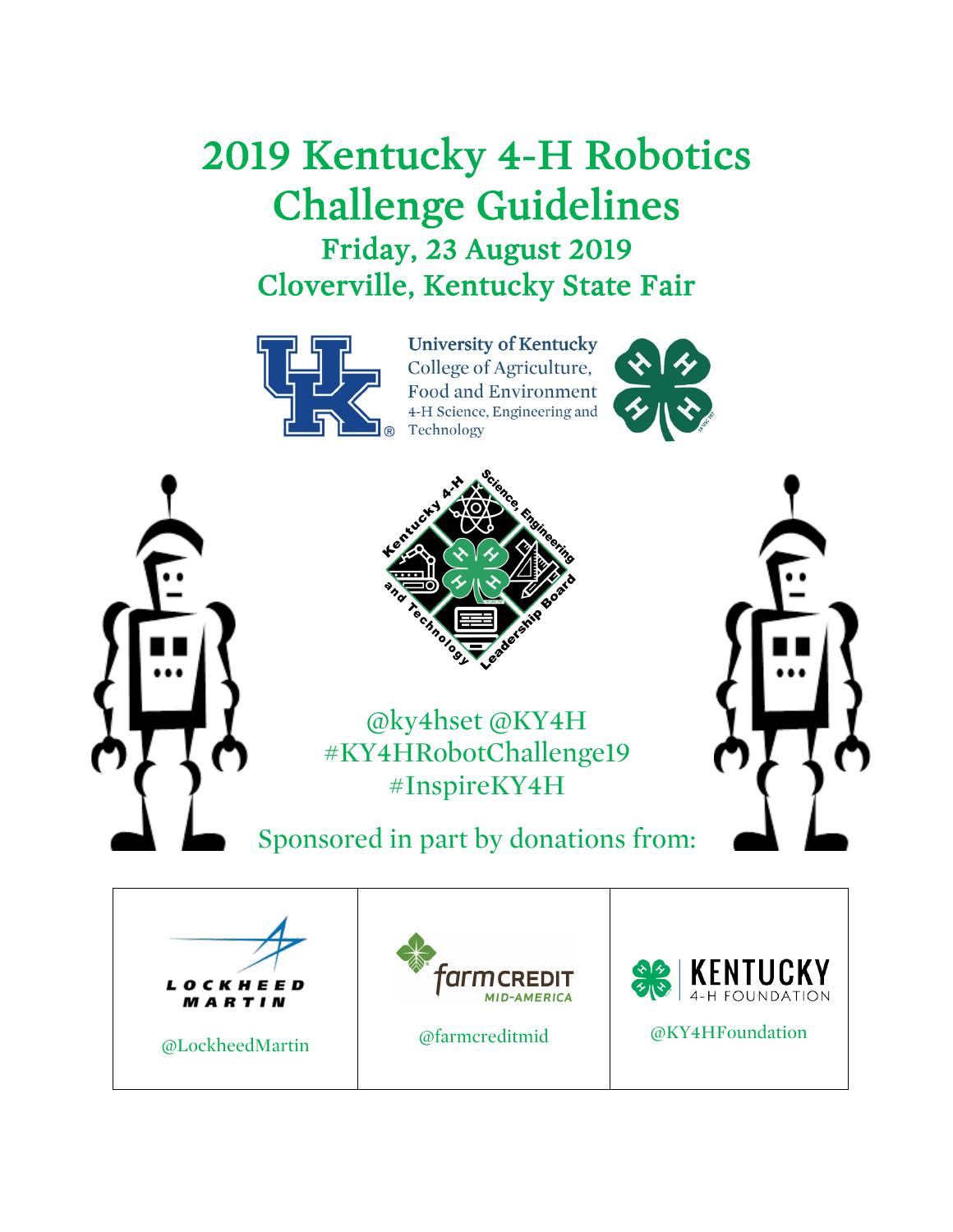## **2019 4-H Robotics Challenge**

# *General Rules*

## *Team Size*

Teams may be between three (3) and five (5) members.

## *Age*

Kentucky 4-H Age

## *Registration*

All members of the team must be present to register for the event.

Teams should bring one of the following: a robot driving base found in LEGO MINDSTORM Education NXT Base Set, or; a robot driving base found in the LEGO MINDSTORM Education EV3 Core Set instructions. Robots can be modified by using any standard LEGO parts by the challenge start time. The robot MUST fit within a 7"X 7" square. Before the challenge begins the Judge will check size of the robot.

## *Supervision*

One adult coach/mentor per county is required to be at the event. The adult coach/mentor is not to be considered a team member. **The team coach/mentor may be consulted with but WILL NOT BE ALLOWED TO BUILD OR PROGRAM ANY EQUIPMENT AT ANY TIME DURING THE KENTUCKY 4-H ROBOTICS CHALLENGE. Any coach/mentor observed to be assisting their team in the building or programming of the team's equipment may subject their team to disqualification from the event.** *Pit*

Each team will have a "Pit Area" to work in. Each team will need to bring any equipment that is needed. Including, but not limited to: power cords, laptops, and/or LEGO parts. Only team members are allowed in the "Pit Area." Tables and chairs will be provided.

## *Contest Etiquette*

Competitors and audience members are expected to remain polite, sportsmanlike, and considerate at all times. Good cheers, encouragement, and applause for all competitors are very much appreciated. Remember this is a 4-H event and 4-H appropriate behavior IS expected from EVERYONE.

## *Building*

Teams will start either with their robot driving base found in LEGO MINDSTORM Education NXT Base Set or; a robot driving base found in the LEGO MINDSTORM Education EV3 Core Set instructions. Teams can modify their robot with any standard LEGO part once the tournament begins.

## *Programming*

Teams will program their robots for challenges when the competition starts. It is encouraged the teams practice programming before competition.

## *Remotes*

Controlling a robot using Bluetooth or any other means of remote control is strictly prohibited and will result in disqualification.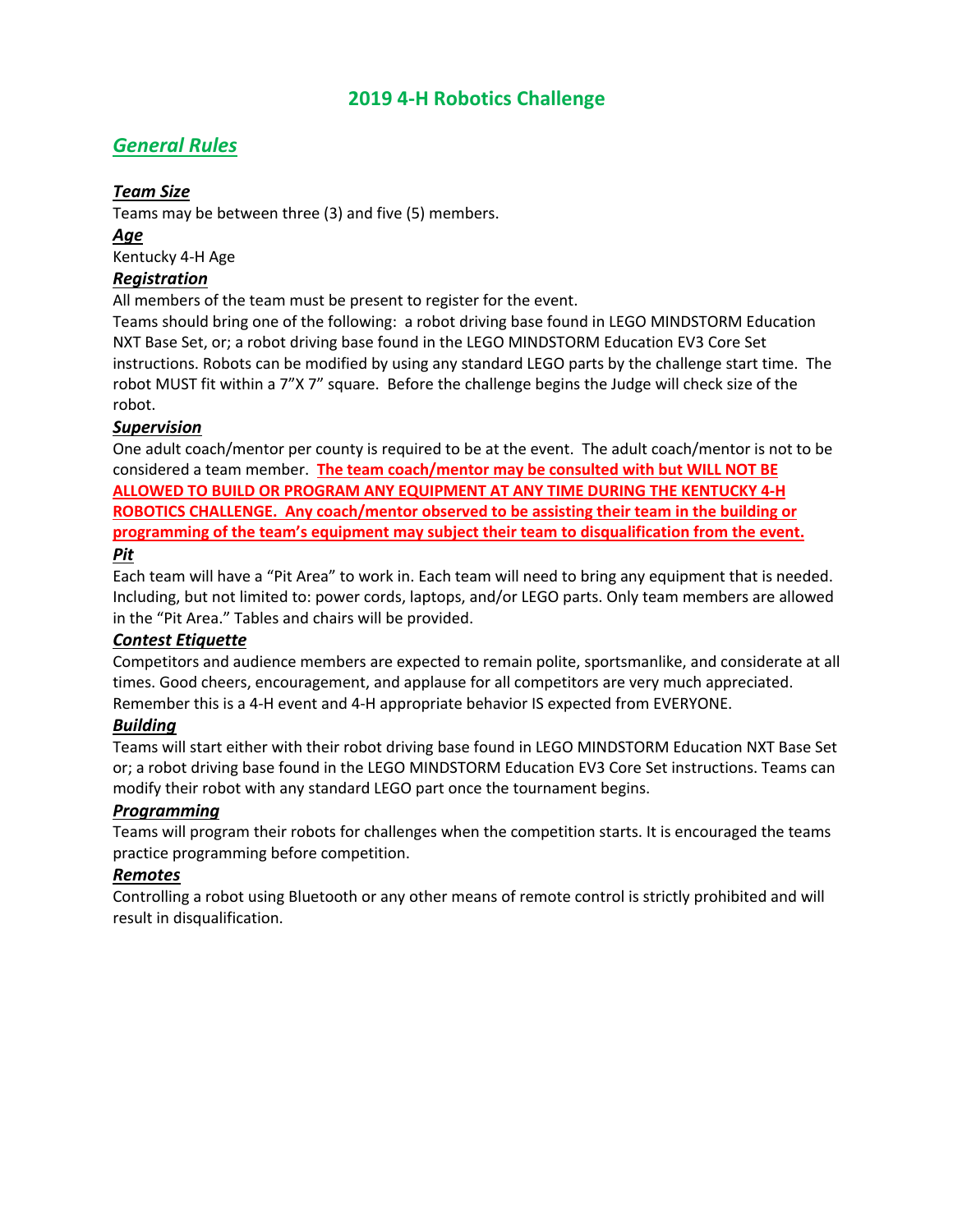# *SumoBot Challenge*

#### **Philosophy**

Teams will design and build a robot to simulate Sumo wrestling contests. The SumoBot Challenge features two robots trying to push each other out of a ring. The competitions are non-destructive, friendly, and encourage learning.

#### **Overview**

Two self-controlled (or previously programmed) robots are placed in a ring. The robots try to avoid falling out or avoid being pushed out by the opponent robot. The first robot that touches the outside line of the ring loses the round. The first robot to win two rounds, wins the match. Different robots compete one-on-one against each other throughout the contest. The robot that wins the most matches wins the contest.

#### **Robot Dimensions**

**SumoBots may be 7" or less in width, 7" or less in depth and 10" or less in height**. As soon as movement is allowed in a match, the robot may twist, fall, or expand without size limits.

#### **Harmless**

At all times, robot behavior must be non-offensive, non-destructive, and non-harmful to humans, robots, and the facilities. The Judges may require safety changes or other modifications to meet the harmlessness requirement.

#### **Contest Bracket /Double Elimination**

The contest brackets will be set up by the Competition Coordinators and published before the matches begin. The bracket will allow losing SumoBots a second chance to become the winner. Upon losing two matches, the SumoBot is out of the contest.

#### **The Match**

Player responsibilities for the match:

- Place the SumoBot in the ring as directed by the Judge. SumoBots must start the match back to back.
- Press the start button on the SumoBot when directed by the Judge. After 3 seconds the SumoBot may begin moving.
- Move back behind lines on SumoBot Ring.
- Catch any SumoBot that is out of the ring and turn it off.
- Place the SumoBot back in designated Pit Area between matches.

#### **Simple Functions**

Robot must be able to perform the following:

- Move forward and backward.
- Turn in all directions.
- Detect other robots.
- Detect the difference in color between the white SumoBot ring and black "out of bounds" ring.

#### **Basic Rules**

Participants agree to the following basic rules:

- One match will consist of three rounds, within a total of 3 minutes per round. The team who wins two rounds wins the match and advances in the bracket.
- The match will be stopped, and a rematch will ensue when it is apparent that neither SumoBot is making any progress for duration of about 4 seconds as determined by the Judge.
- A player has 1 minute to correct/repair a problem between rounds. **IF REPAIRS CANNOT BE MADE WITHIN THE 1 MINUTE PERIOD, THE PLAYER/TEAM WILL FORFEIT THE ROUND.**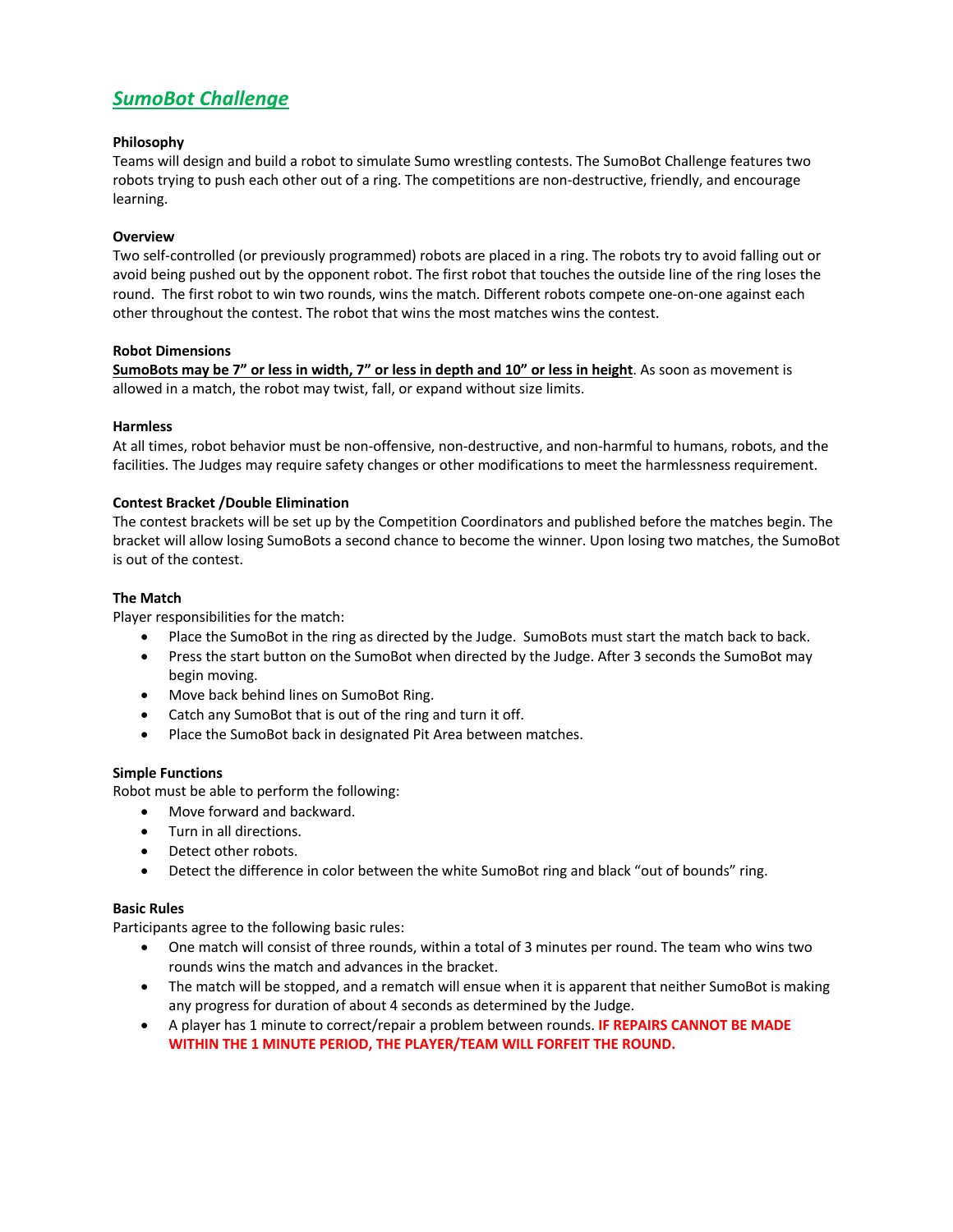# *Search and Rescue Maze Challenge*

## **Philosophy**

Teams will design and program a robot that can be applied to a real-world situation. One robot will be in the maze at a time and will have three minutes to complete the challenge.

## **Scenario**

After a natural disaster, your engineering team has been asked to design a robot to enter an unstable building and recover an important piece of refrigeration equipment needed for further relief efforts. This equipment will be used to help carry perishable supplies to other victims of the natural disaster. It is extremely important your team is able to bring this equipment out of the building intact as quickly as possible, because the longer it is without power, the less useful it is.

## **Course Dimensions and Preparation**

The maze will be constructed in a  $4' \times 8'$  area with approximately 10" between the walls of the maze. Corners may be either 90 degrees or 45 degrees (or a combination of both). Robots must be able to navigate through the maze and recover an item approximately 1.5" in diameter and 3" to 4" long. There will be a practice maze identical to the Challenge maze for teams to utilize.

- The maze will have a separate entrance and exit with the equipment to recover located in a "room" inside the maze.
- The robot must enter the maze, recover the equipment and exit the maze with the equipment to complete the challenge.
- If the robot does not complete the challenge, the team will be scored on the distance progress the robot has made.
- Points will be given if the robot has recovered the equipment but has not exited the maze.
- Teams recovering the equipment will receive a recovery points only if the equipment remains with the robot as they exit the maze or at the end of three minutes.
- In the event multiple teams complete the challenge, teams will be ranked by the quickest time to complete the challenge.

## **Robot Design and Dimensions**

Robots would benefit from being be able to perform the following:

- Move forward and backward.
- Turn in all directions.
- Detect and follow multiple colored lines (black, red, green, blue).
- Detect walls.
- Implements required to complete these tasks may be added to the robot.

## **Basic Rules, Procedures, and Guidelines**

Participants agree to the following basic rules:

- Teams must design and build a robot that is capable of completing multiple tasks.
- Each team will have a total of three minutes to complete the challenge course.
- The robot must start at the entrance and end exit of the maze.

## **Scoring Guidelines**

- The highest score a team can achieve is 30 points.
- In the result of a tie, the team who completed the course in the shortest amount of time wins.
- Programming the robot to complete the following tasks will result in the following point values:
	- Following line to the recovery area: 5 points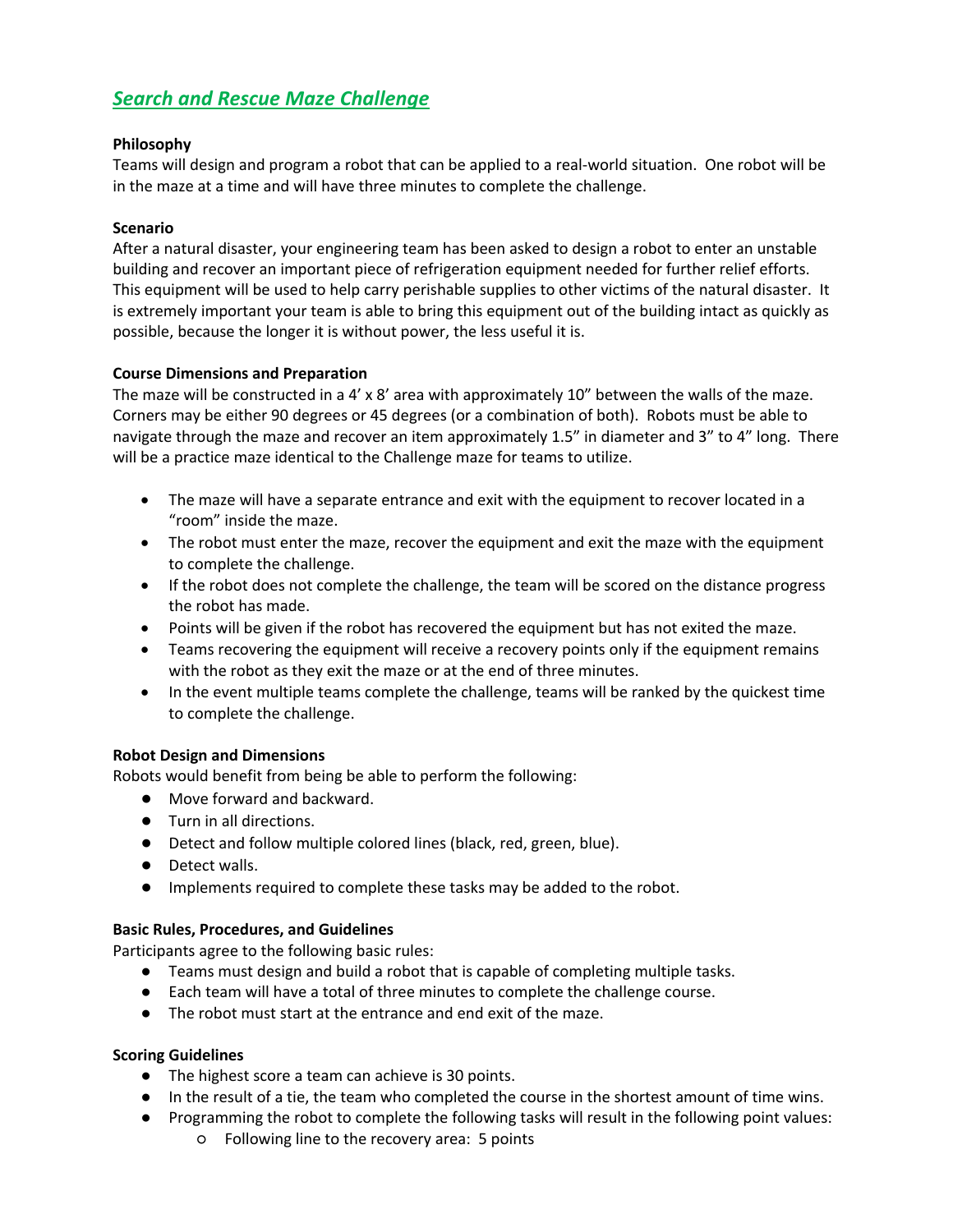- Successful recovery of the equipment: 10 points
- Following line to the exit: 5 points
- Successfully exiting the maze: 10 points
- For each 12" (or major fraction thereof: >6") traveled in the maze: .5 point (if not completing the maze within the 3:00 time period). For example; If a robot travels 48" in the maze, the team would receive 2 points (48" traveled X .5 points for each  $12" = 2$ points). If a robot traveled 42" in the maze, the team would receive 1.5 points)
- Dropping the recovered equipment: -10 points
- Touching or picking up the robot while in the maze: -1 point for each instance (maximum of -10 points)
- No penalty points will be given for hitting or touching maze walls unless the robot is touched or picked up.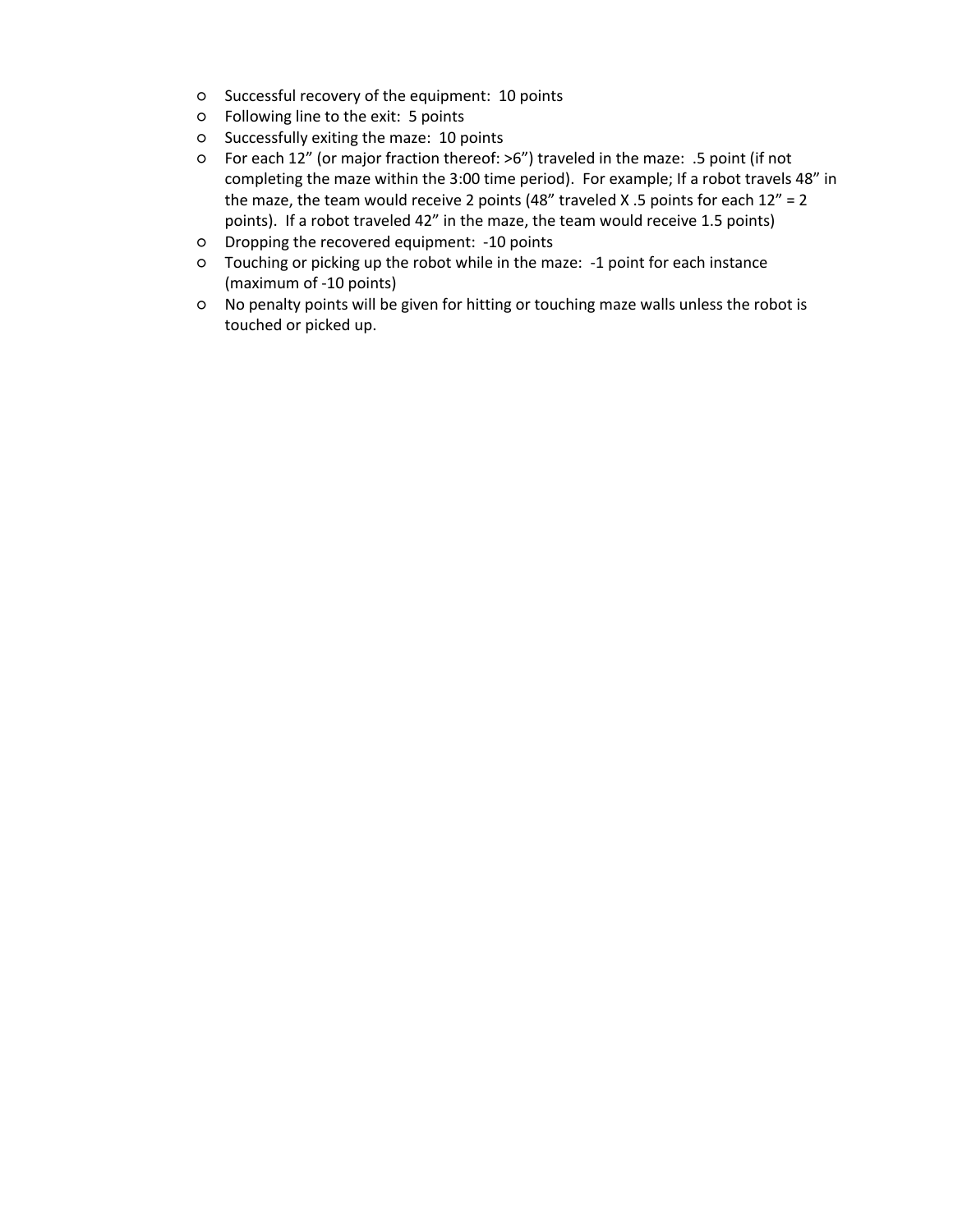# *Clipmobile Challenge*

## **Philosophy**

Teams will plan and design a vehicle to maximize its ability to coast, based on considering the effects of friction. Teams also will consider constraints of capacity, efficiency, complexity, and costs in the design.

## **Overview**

Teams will be challenged to design and build a vehicle that will roll freely down a ramp and travel the longest possible distance while carrying a payload (box of paper clips) from the top of the ramp until the vehicle stops rolling. The vehicle must contain at least five different types of parts but needs to be designed to use the least total number of parts.

## **Procedure and Guidelines:**

- Teams will receive a budget of \$45.00 (play money) to spend on materials for the vehicle.
- Teams will purchase a sample bag of materials at the reduced cost of \$10.00 for planning and design. This will leave a total working budget of \$35.00.
- For every dollar (\$1) under budget, one extra point will be added. For every dollar (\$1) over budget, two points will be subtracted.
- Teams cannot return any materials purchased but get dollar points for supplies in inventory at half the value of new ones. Materials broken or unusable will not have any credit value.
- Teams will be allowed 15 minutes design time. During this time, teams may use the sample bag materials to plan, but no tools may be used, or building be done during the design time.
- Based on their design plan, each team will create a Materials Order Form (MOF) of all the supplies they wish to order (purchase) for building their Clipmobile
- Once started building, teams will have 30 minutes to construct, test and present their Clipmobile to the Judges for initial evaluation and competitive run.
- After the initial competitive run, teams will have two additional 10-minute periods to refine their Clipmobile design and re-run their design. Performance points will be based on the best of the three competitive runs.
- Tools (small hand saw, drill, scissors, safety glasses, etc.) will be provided for supervised use. Coach and/or mentor will be encouraged to help with tool use.

The following will be judging criteria for the finished Clipmobile:

| <b>Capacity</b> – carry a box of paper clips:      | (Yes) 10 points; (No) 0 points         |
|----------------------------------------------------|----------------------------------------|
| Performance - roll down ramp and coast:            | +1 point per inch - maximum 96 points  |
| <b>Complexity</b> – various types of parts used:   | +2 points for each type of part        |
| <b>Efficiency</b> – least overall number of parts: | -1 point for each part used            |
| <b>Budget / cost</b> $-$ cost of production:       | +1 point for each dollar under \$35.00 |
|                                                    | -2 points for each dollar over \$35.00 |
| Capital - dollars left from \$45.00                | +1 point for each dollar still in cash |
| Inventory value - value of supplies left           | +1 point for each dollar of value      |

The winning team will be the team with the highest Overall Team Score based on the judging criteria listed above.